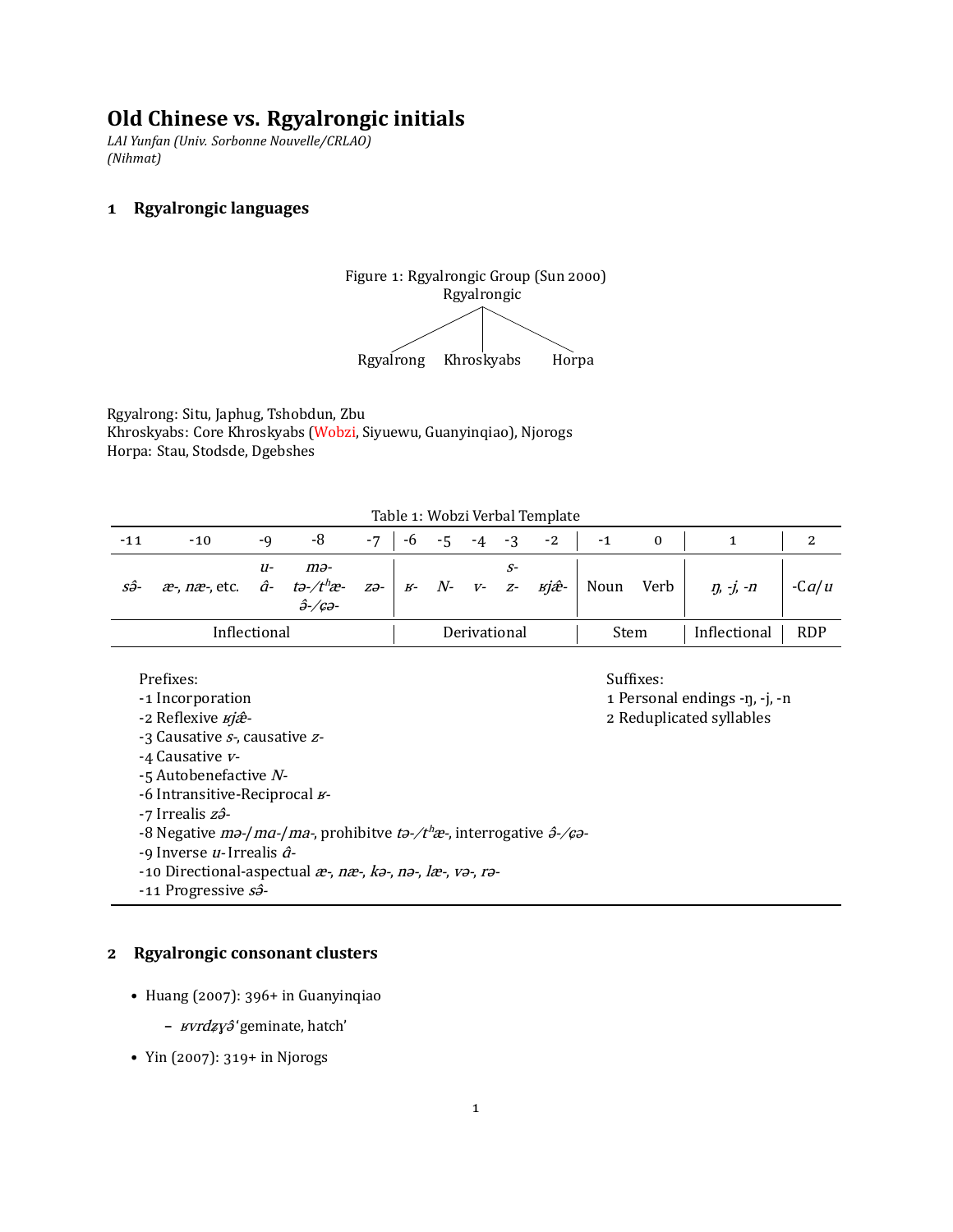- *– <i>wgre*<sup>55</sup>'spear'
- Wobzi: 330+ in Wobzi
	- **–** ʁɴzbrɑ́'to dare'
	- **–** ʁjnzdə̂*∼*jndzdə 'to cause to buy for each other'
- (͟) a. ʁ-j<n-z>də̂*∼*j<n-z>də RECP-j<AUTOBEN-CAUS-buy<sub>1</sub>~j-<AUTOBEN-CAUS>RECP to cause to buy for each other
	- b.  $n$ -u-ma- $\n <$ N-s- $\rightarrow$ jæ-sá- $\eta$  $PFV-INV-NEG_{2}-B-AUTOBEN-CAUS-REFL-kill_{2}-1SG$ He didn't cause me to kill myself for his sake.

#### **͡ Some Old Chinese examples with complex initials**

- (2) a.  $\hat{\oplus}$  hán \*Cə-m-kˤ[ə]m
	- b.  $\#$  cū \*Nə-s. $r^s$ a
	- c.  $\frac{2\pi}{3}$  jīng \*m-k-l<sup>s</sup> <r>en
	- d. 懶 lǎn \*[N-kə.]r<sup>s</sup>an?
	- e. 教 jiào \*s.kˤraw-s
	- f.  $\frac{25}{10}$  yùn  $\frac{25}{10}$ -q<sup>w</sup>] <r>i[n]-s

### **͢ \*t- preϐix**

The reconstruction of pre-initial \*t-: 經 \*t-k $h$ reŋ > trhjeng > chēng 'red'  $\mathbb{Z}^*$ k.l<sup>s</sup>en > keng > jīng 'a vein of water (Shuōwén)'

#### Prefixal \*t-:

- Forming intransitive verbs: 出 \*t-khut 'to go/come out'; 慹 \*t-nip 'to be afraid'
- Inalienable nouns
- (3) a.  $\frac{1}{2}$  \*t-qon 'fatherinlaw'
	- b. 肘 \*t-[k]<r>uʔ 'elbow'
	- c.  $\ddot{\text{m}}$  \*t-[kh]ə(ŋ)? or \*t-ŋ̊ ə? 'front teeth'
	- d. 喙\*t $[0]$ -s,  $*$  $[0]$  o[rʔ]-s 'snout'
	- e. 臭 \*t-qhu(ʔ)-s 'foul smell'

Japhug Rgyalrong indefinite prefix: tu-/ty-

- (4) a.  $t\overline{u}t$ -zo 'oneself'
	- b.  $a-zo$  ' $1sg'$
	- c.  $n \gamma$ -zo '2sg'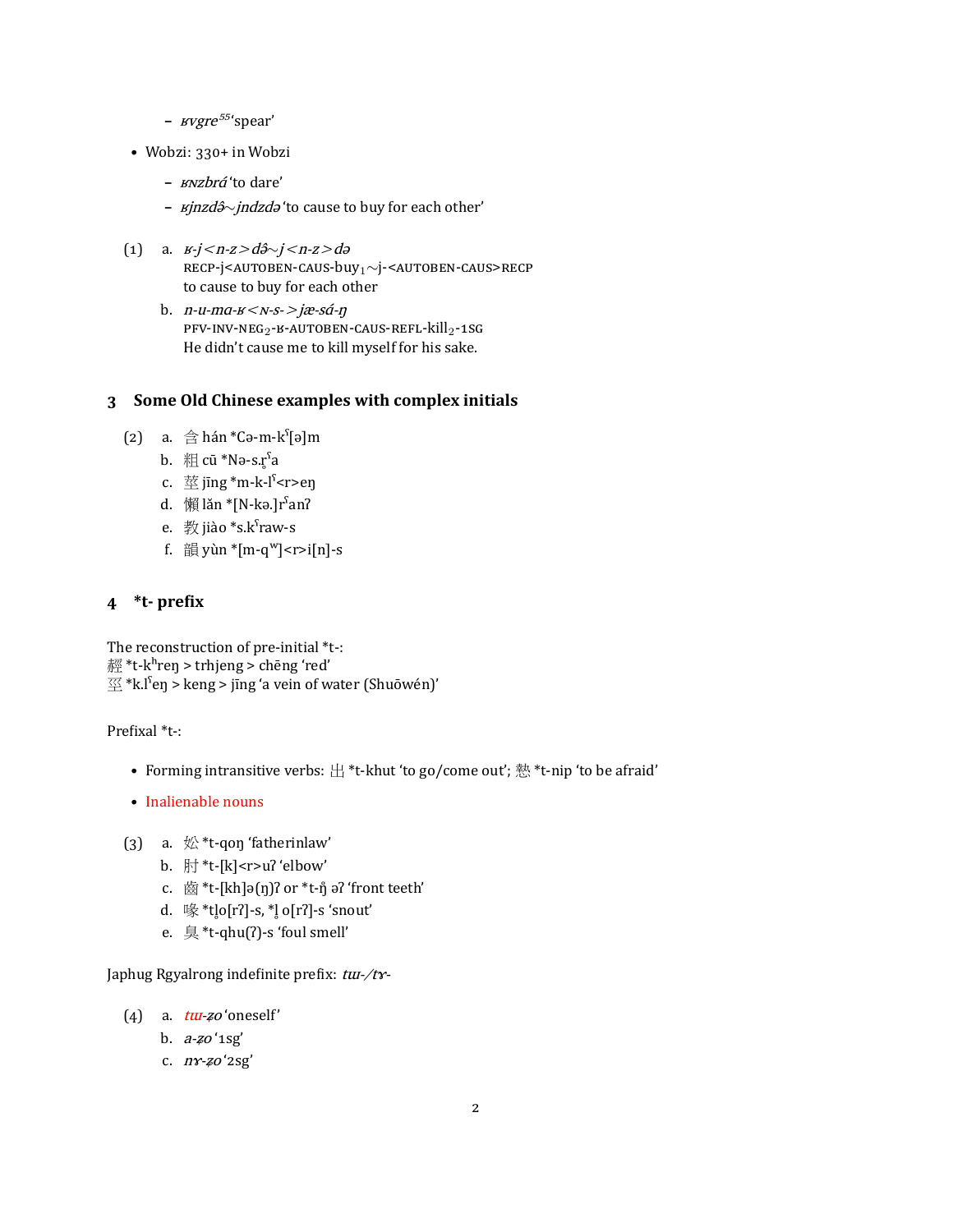- d.  $\mu$ -zoʻ3sg'
- $(5)$  a.  $tur-nga'clothes'$ 
	- b. tu-ku 'head'
	- c. tu-rju'speech'
	- d. tr-rjit'child'
	- e. tu-zgrui'elbow'

Traces in Khroskyabs (Wobzi):

- (6) a.  $tv\hat{\sigma}$ 'fist'
	- b. zbjæ < \*t-pjæ 'plait'
	- c. ta-ná'sauce'

#### 5 Causative and Anti-causative

#### 5.1 Anti-causative

- (7) a.  $\frac{1}{2}$   $\frac{1}{2}$  a.  $\frac{1}{2}$   $\frac{1}{2}$   $\frac{1}{2}$   $\frac{1}{2}$   $\frac{1}{2}$   $\frac{1}{2}$   $\frac{1}{2}$   $\frac{1}{2}$   $\frac{1}{2}$   $\frac{1}{2}$   $\frac{1}{2}$   $\frac{1}{2}$   $\frac{1}{2}$   $\frac{1}{2}$   $\frac{1}{2}$   $\frac{1}{2}$   $\frac{1}{2}$   $\frac{1}{2}$   $\frac{1}{2}$ 
	- b.  $#$ \*tet > tsyet > zhé 'bend; break (v.t.)' 折\*N-tet > dzyet > shé 'bend (v.i.)'
	- c.  $\overline{E}$  \*[k]<sup>s</sup>en-s > kenH > jiàn 'see (v.)'  $\overline{E}$  \*N-[k]<sup>s</sup>en-s > henH > xiàn 'appear' (< 'be seen')

|                             | Table 2. Allucausative III Japhug Rgyali Ulig |                 |                 |  |  |  |  |
|-----------------------------|-----------------------------------------------|-----------------|-----------------|--|--|--|--|
| Base verb                   | Gloss                                         | Anticausative   | Gloss           |  |  |  |  |
| ftsi                        | to melt tr.                                   | ndzi            | to melt intr.   |  |  |  |  |
| kio                         | to cause to slip                              | ngio            | to slip         |  |  |  |  |
| plut                        | to destroy tr.                                | mblutt          | to be destroyed |  |  |  |  |
| prxt                        | to cut                                        | mbryt           | to be cut       |  |  |  |  |
| qrrt                        | to separate                                   | NGryt           | to be separated |  |  |  |  |
| $t^h$ Ш                     | to build                                      | ndur            | to appear       |  |  |  |  |
| tsaß                        | to beat                                       | $n$ dza $\beta$ | to be beaten    |  |  |  |  |
| $\chi \text{tr}$ < Tib gtor | to disperse                                   | ыndyr           | to be dispersed |  |  |  |  |

Table 2: Anticausative in Japhug Rgyalrong

Japhug  $\chi$ t*xr* 'to disperse' < Tibetan *gtor* Japhug  $\mathit{sndrr}'$ to be disperse'  $\neq$  Tibetan 'thor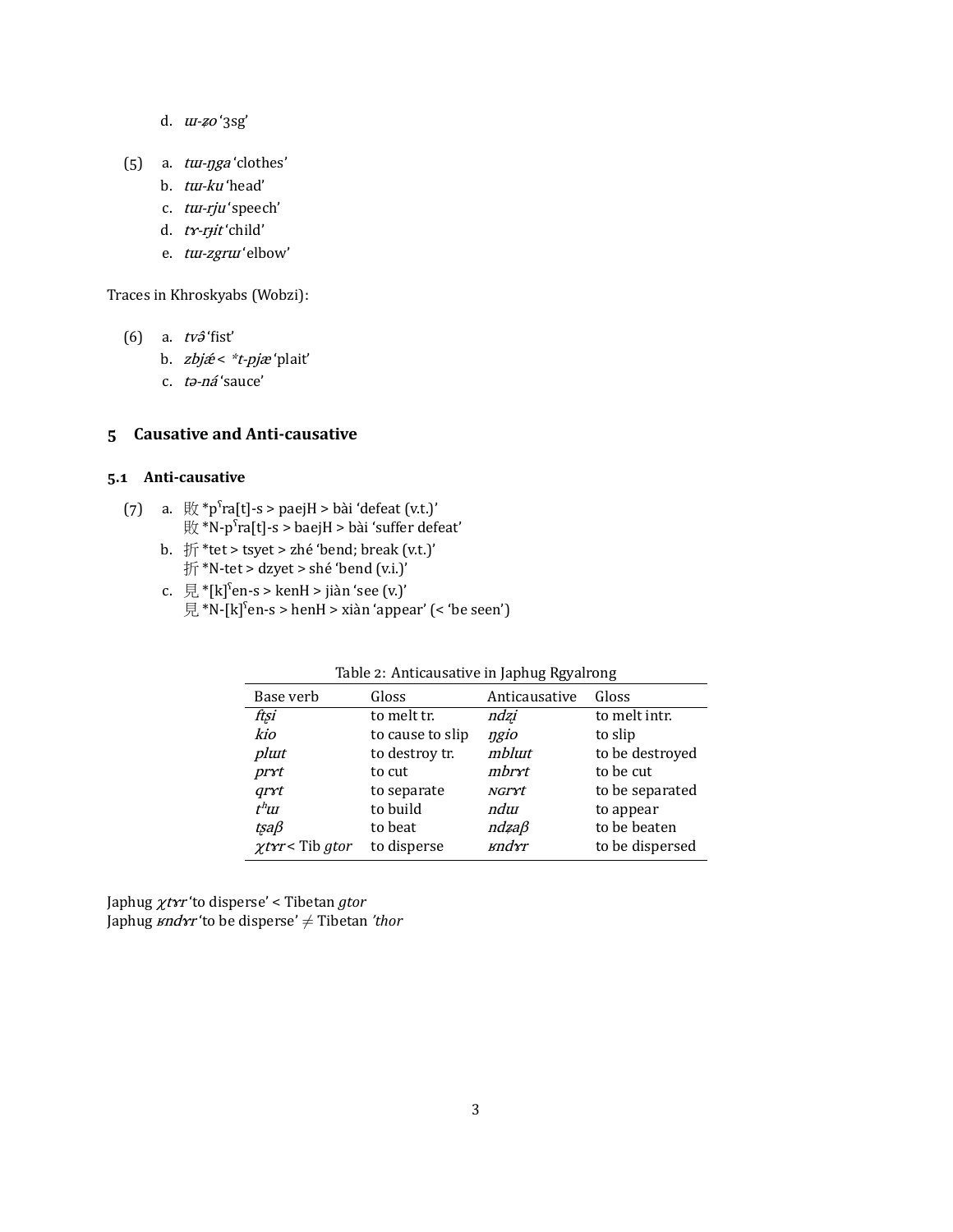| Base verb          | Gloss          | Anticausative      | Gloss           |
|--------------------|----------------|--------------------|-----------------|
| ft¢wí              | to melt tr.    | ndzwí              | to melt intr.   |
| wót                | to destroy     | mbót               | to be destroyed |
| $\int p^h$ rat     | to cut         | mbrat <sup>2</sup> | to be cut       |
| qêχ                | to peel        | NGẾΥ               | to be peeled    |
| tc <sup>h</sup> êv | to stumble tr. | ndzêv              | to fall down    |
| twæ                | to open tr.    | ndwæ               | to be open      |

Table 3: Anticausative in Zbu Rgyalrong

Table 4: Anticausative in Wobzi Khroskyabs

| Base verb                            | Gloss        | Anticausative | Gloss                  |
|--------------------------------------|--------------|---------------|------------------------|
| $f t \mathcal{G}^h$ $\mathfrak{F}$   | to melt tr.  | dzâ           | to melt intr.          |
| $k^h$ læ                             | to perish    | glæ           | to die out             |
| ntc <sup>h</sup> ətc <sup>h</sup> áv | to trip      | ndzədzáv      | to tumble              |
| $nts^h\hat{q}y$                      | to wear      | $dz\hat{a}y$  | to be there (attached) |
| pʰrậ                                 | to loosen    | hrâ           | to become loose        |
| tc <sup>h</sup> áv                   | to break tr. | dzáv          | to break intr.         |
| tcârə                                | to tear      | dzârə         | to be torn intr.       |

Khroskyabs chain shift: voiced stops < proto-prenasalised voiced stops sonorants < proto-voiced stops

Direction: voiceless base *→* voiced anticausative

#### **ͣ.͠ Causative \*s-**

- (8) a.  $\mathbb{R}^*$ tən 'to rise (of steam)' 升 \*s-təŋ'to lift up, to save, to present to'
	- b.  $\dot{\mathbb{E}}^*$  \*t<sup>s</sup>an 'match (v.); have the value of, rank with' 商 \*s-taŋ'to estimate'
	- c. 視 \*gijʔ 'look, see'  $\overline{\pi}$  \*s-gij?-s 'show (v.)'
	- d. 諤\*ŋˤak'speak frankly' 愬 \*s-ŋˤak-s 'complain, accuse'
- (9) Causative  $s$  in Siyuewu Khroskyabs
	- a. *s-rsváy* 'CAUS-coarse' →  $r$  <  $\ell$  >  $s$ váy 'to cause to be coarse'
	- b.  $s$ -pcô 'CAUS-throw'  $\rightarrow$   $\neq$  <  $s$  >  $c$ ô 'to cause to throw'
	- c. s-mpjæpjû 'ĈĆĚĘ-suck (in the mouth)' *→* ɬ<s>pjæpjû 'to cause to suck'
	- d. *s-mqlóy* 'CAUS-swallow'  $\rightarrow$   $f$  <  $s$  >  $q$ *lóy* 'to cause to swallow'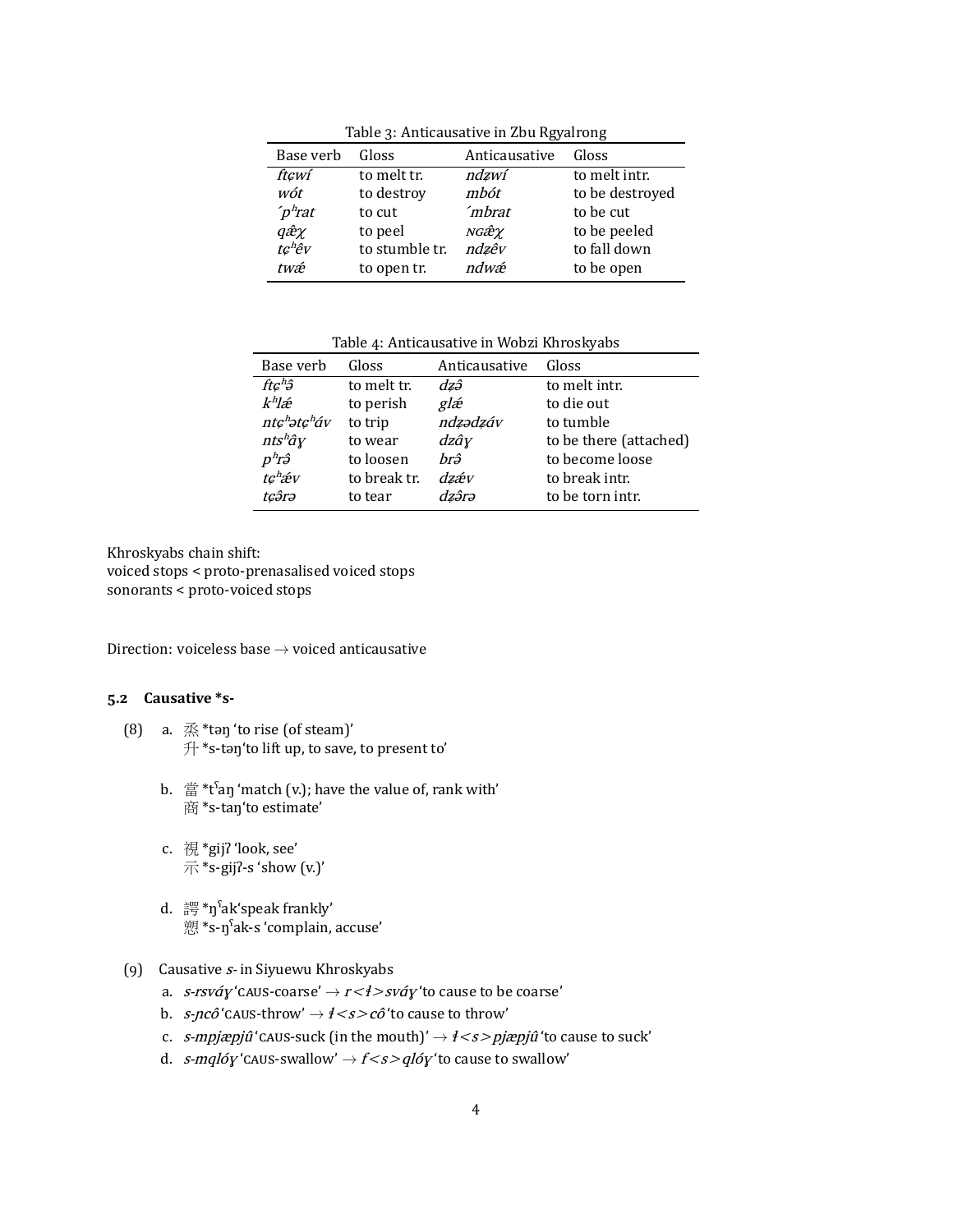### **ͤ Nominalisation**

Japhug Rgyalrong:  $k u - (S/A)$ ;  $k x - (P)$ ;  $s x - (Oblique)$ ;  $k x - / k u - (infinite)$ Tshobdun Rgyalrong:  $k^3$ - (S/A); kɐ- (P); sɐ- (Oblique); kɐ-/kə- (infinitve)

- (10) Tshobdun Rgyalrong ndze'to eat'
	- a. kə-ndze 'he who eats'
	- b. kɐ-ndze 'that is eaten'
	- c. sɐ-ndze 'eating place'
	- d. kɐ-ndze 'to eat, eating'

#### **ͤ.͟ Nominalising \*k-**

Deriving non-finite verbs that can be interpreted as nouns:

 $(11)$  a.  $\overline{\text{R}}$  \*k-?uj? 'ghost'

威 \*ʔuj 'awe-inspiring' 畏 \*ʔuj-s > 'jw+jH > wèi 'fear (v.); threaten'

- b.  $\mathbb{E}^*$ k-phan 'square basket' 方 \*C-paŋ 'square'
- c. 考\*k- $\mathbf{r}^s$ uʔ 'old; deceased father' 老 \*C.rˤuʔ 'old'

#### **ͤ.͠ Oblique \*s-**

Oblique can mean several things: the surrounding environment, the instrument, the time/moment, the recipient, etc.

- (͟͠) Japhug Rgyalrong
	- a. ɯ-sɤ-fɕɤt 3SG.POSS-NMLZ:O-speak the one to talk to
	- b.  $u\nu$ - $s\nu$ -ji 3SG.POSS-NMLZ:O-plant time to plant
	- c.  $u$ -s $r$ -yi 3SG.POSS-NMLZ:O-come the place to come
- (13) a.  $\overleftrightarrow{p}$  \*nrak 'go against' 朔 \*s-ŋrak 'ϐirst day of month (when the moon changes from waning to waxing)'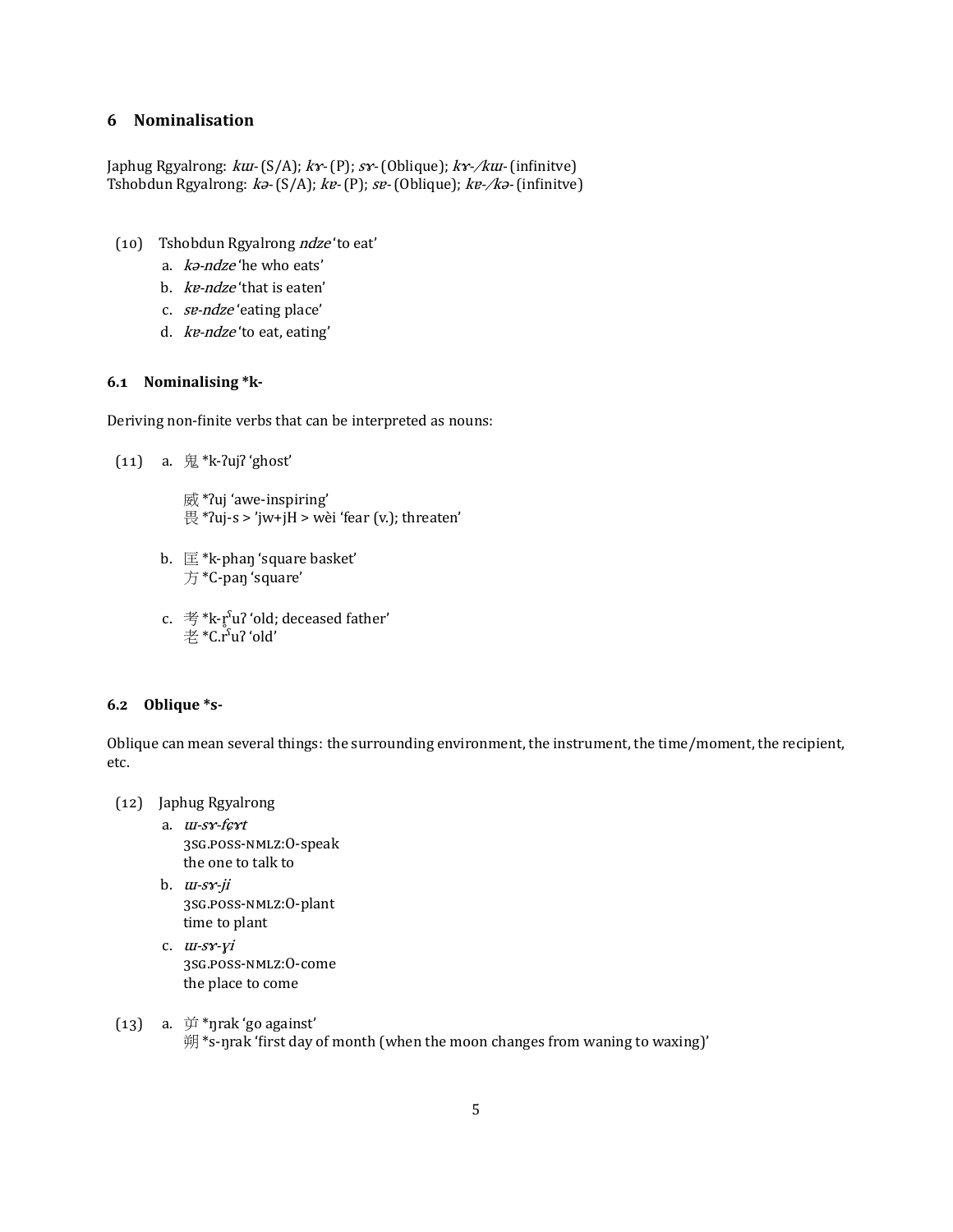- b. 通\*l̥<sup>s</sup>on 'penetrate' 窗 \*s-lˤ <r>on 'window (where light penetrates)'
- c.  $\stackrel{\rightharpoonup}{\smile}$  \*maŋ'flee, disappear, die' 喪 \*s-mˤaŋ 'mourning, burial'
- d. 以 \*ləʔ'take, use' 鈶 \*sə.ləʔ 'handle of plow/sickle (intrument of holding)'

## **ͥ Denominalisation**

| Table 5: Denominal prefixes in Wobzi Khroskyabs |                                    |  |  |  |
|-------------------------------------------------|------------------------------------|--|--|--|
| Denominal prefixes                              | Gloss                              |  |  |  |
| $K-$                                            | intransitive, stative verbs        |  |  |  |
| $N-$                                            | intransitive and transitive verbs  |  |  |  |
| $m-$                                            | transitive verb (a single example) |  |  |  |
| $V-$                                            | intransitive and transitive verbs  |  |  |  |
| $S-$                                            | mainly transitive verbs            |  |  |  |
| $Z-$                                            | transitive verb (a single example) |  |  |  |

Table 6: Denominal prefixes in Japhug Rgyalrong

| Denominal prefixes                          | Gloss                                |
|---------------------------------------------|--------------------------------------|
| $nu-\/nr$ -                                 | intr and tr                          |
| rui-/ry-                                    | intr and tr                          |
| $\gamma$ <i>u</i> - $\gamma$ <sup>x</sup> - | intr and tr                          |
| SUI-                                        | tr with instrument, intr of position |
| $m$ $r$ -                                   | tr with body part, intr of position  |
| $ST-$                                       | intr (property)                      |
| ayu-                                        | intr (property)                      |

#### **ͥ.͟ Denominal \*N-**

- (14) a.  $\mathcal{A}$  \*[k]<sup>w</sup>ə? 'a long time' 舊 \*N-kʷəʔ-s 'old'
	- b.  $\Im$  yún \*[N-q]<sup>w</sup>i[n] 'even, uniform' (\*q<sup>w</sup>i[n]=cycle?)
	- c.  $#$ \* $k<sup>ws</sup>$ aŋ 'light' 黄 \*N-kʷˤaŋ 'yellow'
- (15) Denominal N- in Wobzi Khroskyabs
	- a. n-lvɑ́ɣ DENOM-shoulder to carry on the shoulder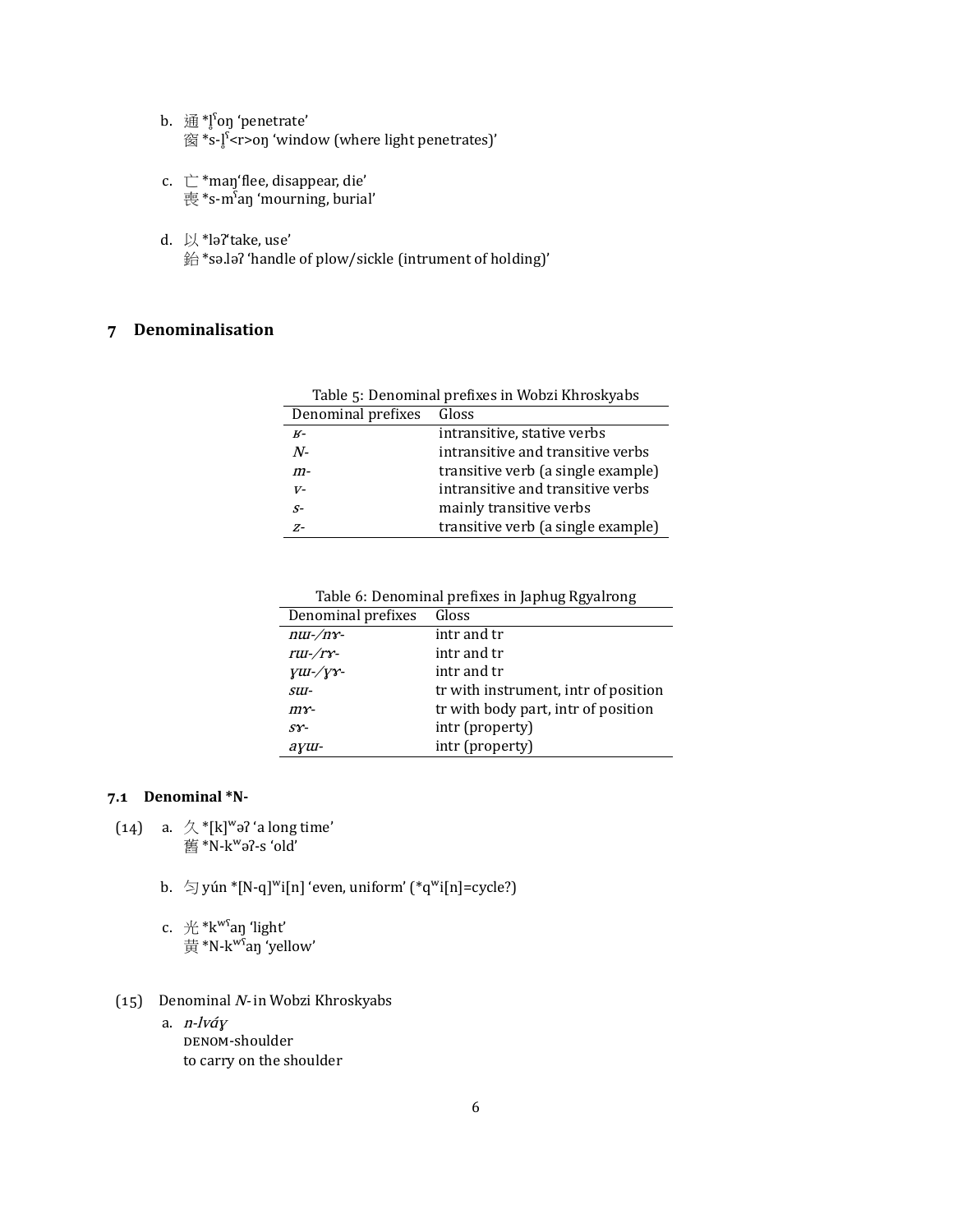- b.  $n-v$ áy DENOM-alcohol to be drunk
- c. *n-nənə* DENOM-breast to drink milk (from breasts)
- d.  $B \le N \ge Sj\hat{e}$ в<<sub>DENOM</sub>>-fart to be flatulent
- ( $16$ ) Denominal  $n u$  in Japhug Rgyalrong
	- a. nur-khrum DENOM-punishment to be punished intr.
	- b. nu-k*xntç<sup>h</sup>av* DENOM-street to go into the street intr.
	- c. nɯ-krɤs DENOM-speech to discuss tr.

### **ͥ.͠ Denominal \*m-**

- (17) Denominal  $m\gamma$  in Japhug Rgyalrong
	- a. mɤ-rʑaβ DENOM-wife marry a woman vt.
	- b. mɤ-rpaʁ DENOM-shoulder carry on shoulder vt.
	- c. mɤ-ku DENOM-head happened before vi.
	- d. mɤ-χcɤl DENOM-middle be in the middle vi.

Forming volitional verbs in Old Chinese

- ( $18$ ) a.  $4$  \*tron-s 'relay post' 傳 \*m-tron 'transmit'
	- b. 毒 \*[d]ˤuk 'poison' 毒 \*m-[d]ˤuk-s 'to poison'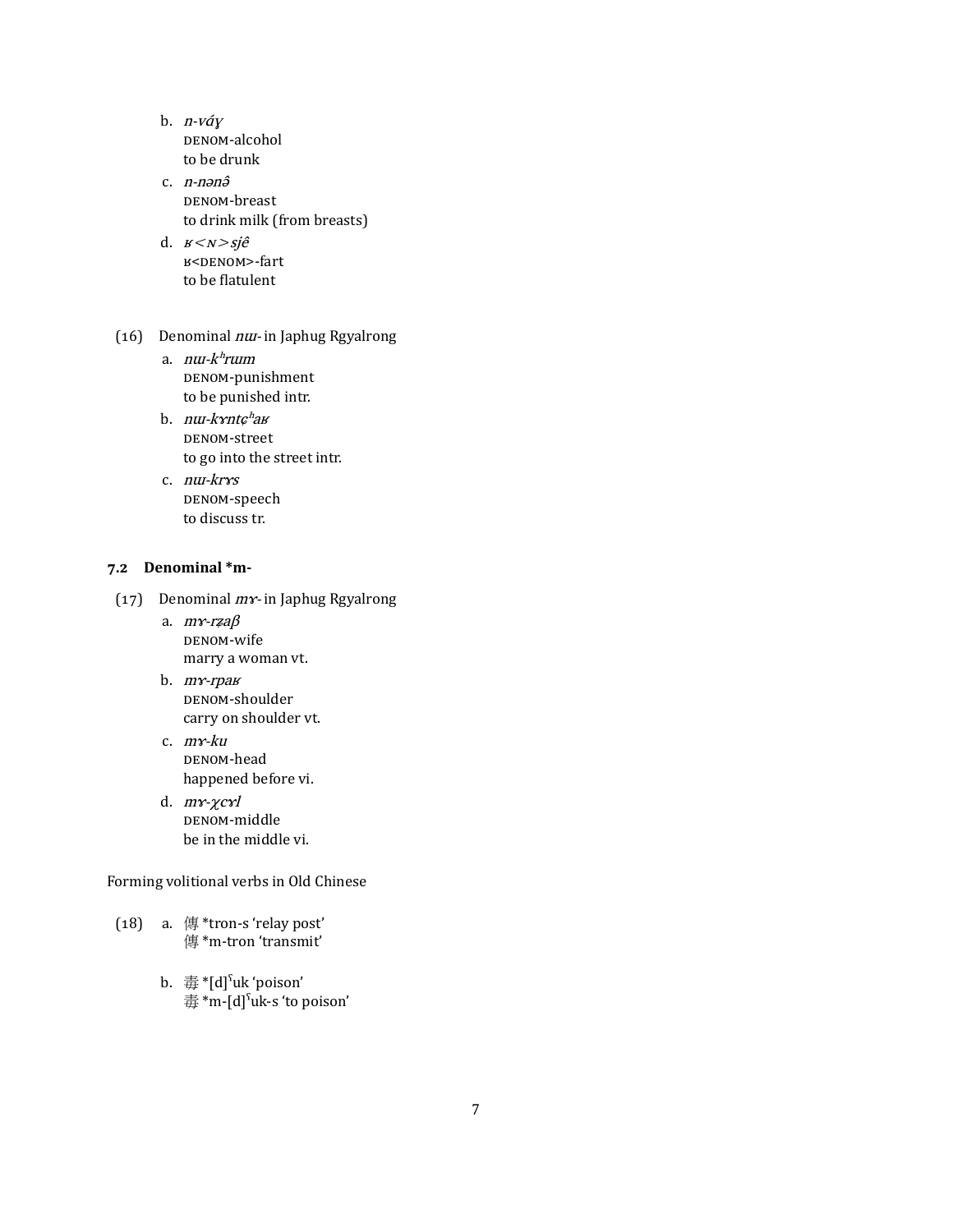- c.  $\frac{1}{1000}$  \*p<sup>h</sup>(r)aj-s 'cloak' 被 \*m-pʰ(r)aj-s 'cover' 被 \*mə-p $h(r)$ aj 'cover oneself with'
- d. 背 \*pˤək-s 'back' 背 \*m-pˤək-s 'turn the back on'
- e. 倉 \*tshˤaŋ 'granary' 藏 \*m-tshʕaŋ 'store (v.)'
- f. 朝 \*t<r>aw 'morning' 朝\*m-t<r>aw 'go to (morning) audience at court'
- g. 聚 \*m-tsʰoʔ-s/\*m-tsʰoʔ 'bring together' (cf. Tibetan *tsho* 'herd, group, plural marker')

#### **ͥ.͡ Denominal \*s-**

- $(19)$  署 \*m-taʔ-s 'to place, position'
	- 绪 \*s-m-taʔ 'arrange in order' 叙 \*s-m-taʔ 'to order'
- (20) Denominal  $s$  in Wobzi Khroskyabs
	- a.  $B \leq Z \geq \hat{10}$ в<<sub>DENOM</sub>>hole dig
	- b.  $4-tc<sup>h</sup>î$ DENOM-road to guide
	- c. s-<sub>Baz</sub>áy DENOM-comb to comb

#### **ͥ.͢ Denominal \*<r>**

- (21) a.  $#$ \*la 'remains, surplus' 除\*[l]<r>a 'remove'
	- b.  $\tilde{\mathbb{S}}^*$ q<sup>h</sup>uk 'collect; store (n.)'  $\widehat{\mathbb{E}}^*$ q<sup>h</sup><r>uk 'to store (v.)'
	- c. 衵 \*nik 'a lady's clothes nearest to the body' 䵒 \*n<r>ik 'to adhere' 昵 \*n<r>ik 'close, intimate'

Denominal rui-/rx- in Japhug: generally intransitive. Production, becoming NOUN, or some tr or intr verbs related to the base noun.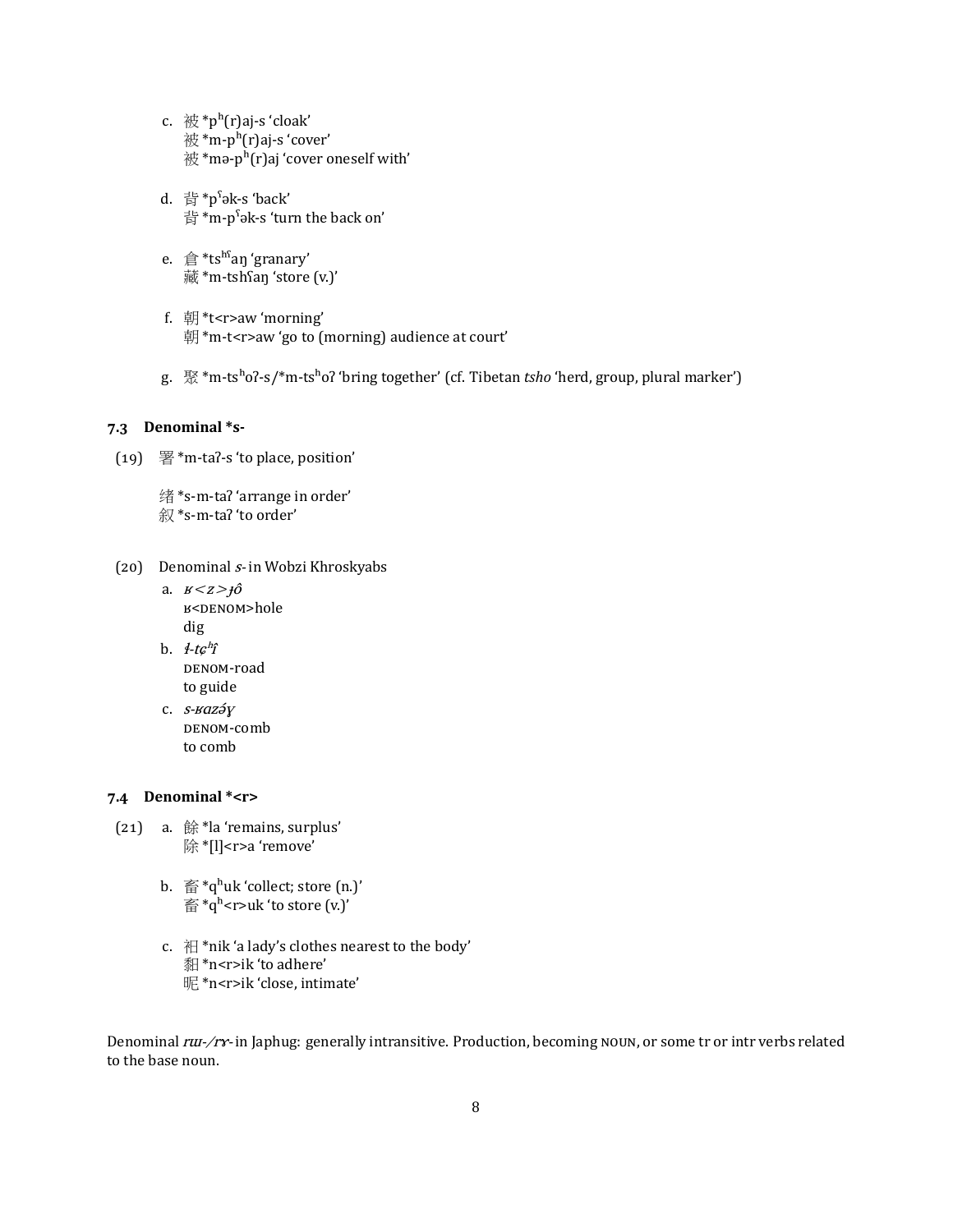- (22) Denominal  $r\overline{u}$ ,  $r\gamma$  in Japhug Rgyalrong
	- a. ry-pjyz DENOM-plait to plait
	- b. ru-teymur DENOM-nun to become a nun
	- c. ry-spra DENOM-handful to take a handful of

#### The typology of initial clusters, from a Rgyalrongic perspective 8

#### 8.1 A layered morphology

Wobzi preinitial hierarchy  $\rightarrow$  Templatic morphology:

(23)  $B > j >$  NASALS >  $V > r -$ ,  $l > s - z$  > INITIAL> MEDIAL

No hierarchy in Old Chinese:

(24) a.  $\pm$  \*[m-s-]rə? 'officer' 飼\*s-m-lək-s 'feed'

> b.  $\overline{\mathbb{R}}$  \*s-N- $G^{\text{w}}$ ar 'spring, source'  $\mathbb{R}^*$ N-s-t<sup>s</sup>an 'in two storeys, double'

#### A layered morphology?

(25) 層\*N-s-t<sup>s</sup>ən 'double' < 增 \*s-tˤən 'increase' < 登 \*tˤən 'ascend' 羡\*s-N-qa[r]-s 'covet, desire'(transitivised) < \*\*N-qa[r]-s (stative verb) < \*\*qa[r]-s

#### 8.2 Tightly/loosely attached presyllables

- (26)  $a. \n=$   $*$ m-bi[t]-s 'nose' 鼻\*Cə-bi[t]-s 'to smell vt.'
	- b.  $\pm$  \*m-dan? 'to put up'  $\pm$  \*Cə-dan? 'to ascend'
	- c.  $\mathcal{L}^*$ \*m-r<sup>s</sup>ək 'wheat'  $\overline{\mathcal{R}}$  \*mə.r<sup>s</sup>ək 'to come'
- (27) Siyuewu Khroskyabs preinital \*N
	- a. *s-mpjæpjû* 'CAUS-suck.in.the.mouth'  $\rightarrow$   $f$  < *s > pjæpjû* 'to cause to suck'
	- b. *s-mblíy* 'caus-step'  $\rightarrow$   $n < z > bl$ *iy* 'to cause to step'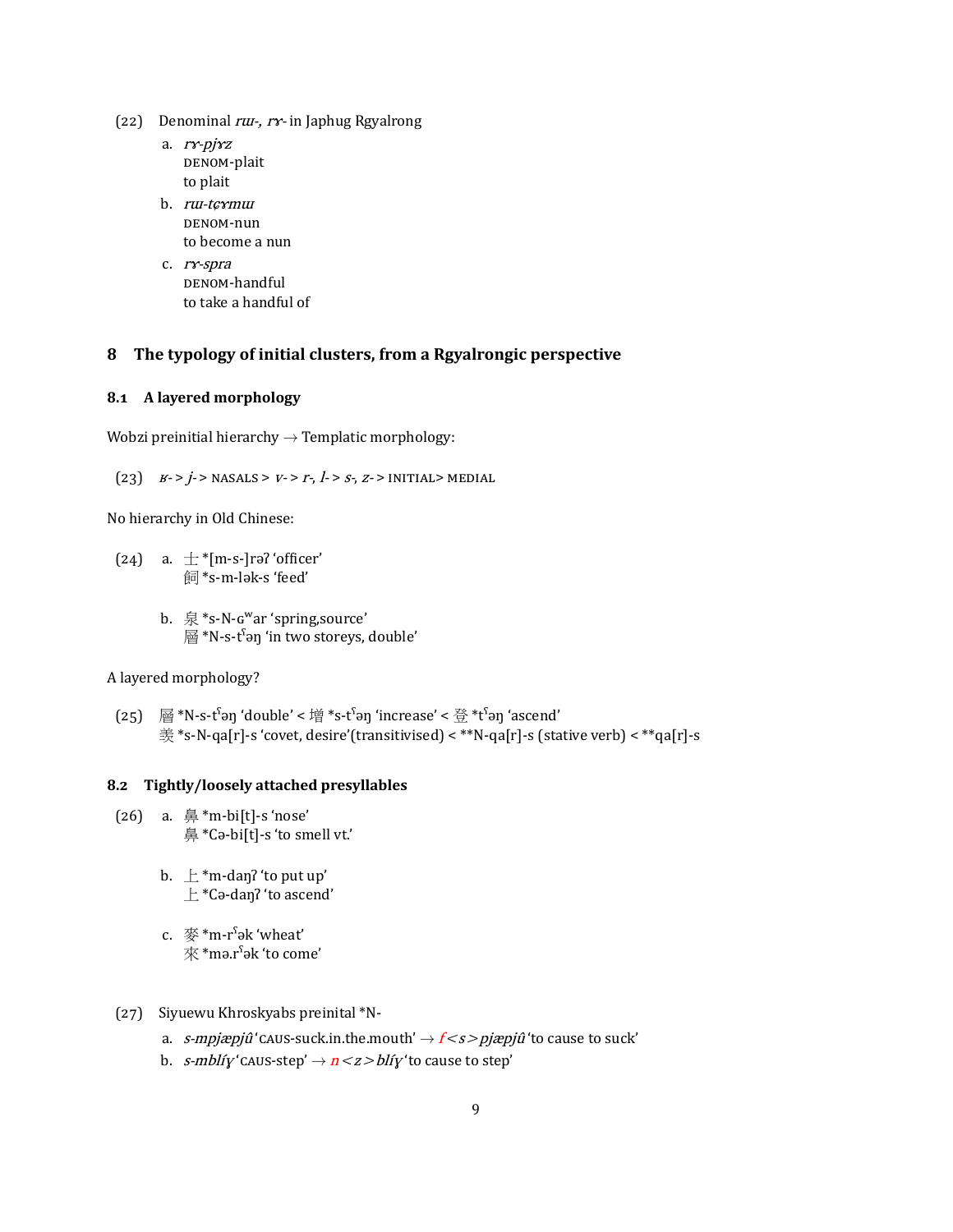#### **ͦ.͡ Comments on the pharyngealisation**

Type B syllables:

- (28) \*-j- (Karlgren 1940, Li 1971, Baxter 1992)
	- long vowels (Pulleyblank 1962)
	- Plain consonants (opposed to pharyngealised Type A consonants) (Norman 1994, Baxter-Sagart 2014)

#### (29) Indirect evidence as proposed by Baxter-Sagart

- 而 \*nə 外而淺; 乃 \*nˤə 內而深; 乃者難乎而也
- 佛 \*b- < \*but < Sanskrit *buddha*

The constrast in Khroskyabs (only available to certain rhymes):

| Khroskyabs | Meaning | Old Chinese                | Meaning  |
|------------|---------|----------------------------|----------|
| mná        | five    | $\pm$ *C.n <sup>s</sup> a? | five     |
| $q^h$ rá   | big     | 夏 $G$ <sup>ra</sup>        | great    |
| rvî        | axe     | 斧 * $p(r)a$ ?              | axe      |
| dzî        | to eat  | 咀 * $dza$ ?(?)             | to chew? |

Table 7: Khroskyabs examples vs. Type A/Type B syllables in OC

(30) Another piece of indirect evidence: 夫 \*[b]a 'this, that' (complementiser?) c.f. French *bien* > *ben* > ba